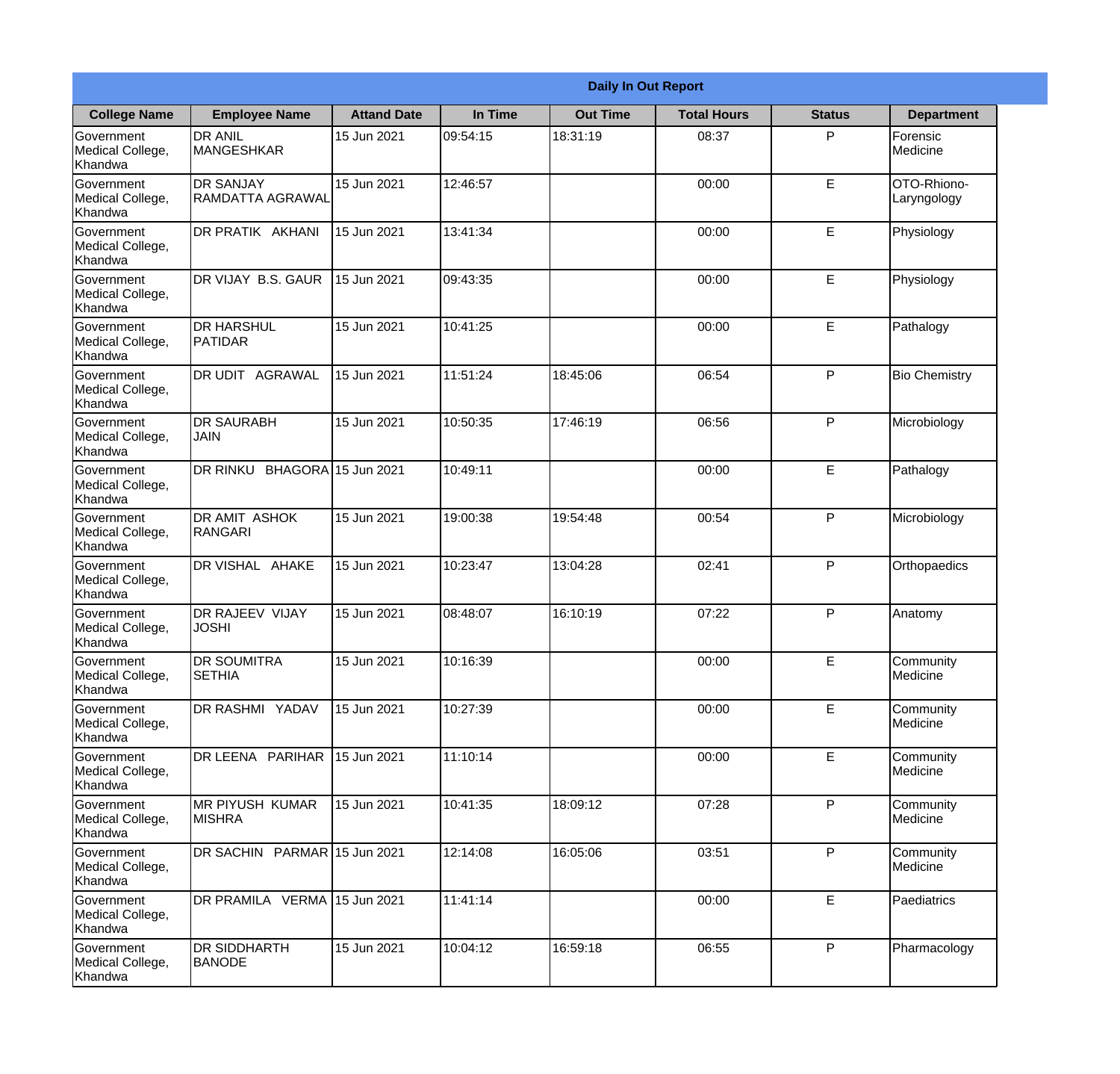| <b>Designation</b>                  | <b>Category</b>        |
|-------------------------------------|------------------------|
| Assistant Professor   Para Clinical |                        |
| Professor                           | Clinical               |
| Assistant Professor   Non Clinical  |                        |
| Associate Professor Non Clinical    |                        |
| Assistant Professor   Para Clinical |                        |
| Associate Professor Non Clinical    |                        |
| Associate Professor Para Clinical   |                        |
| Assistant Professor   Para Clinical |                        |
| Professor                           | Para Clinical          |
| <b>Assistant Professor</b>          | <i><b>Clinical</b></i> |
| Assistant Professor                 | Non Clinical           |
| Assistant Professor   Para Clinical |                        |
| Assistant Professor   Para Clinical |                        |
| <b>Assistant Professor</b>          | Para Clinical          |
| Statistician                        | Para Clinical          |
| <b>Assistant Professor</b>          | Para Clinical          |
| Professor                           | Clinical               |
| Associate Professor Para Clinical   |                        |

## **Daily In Out Report**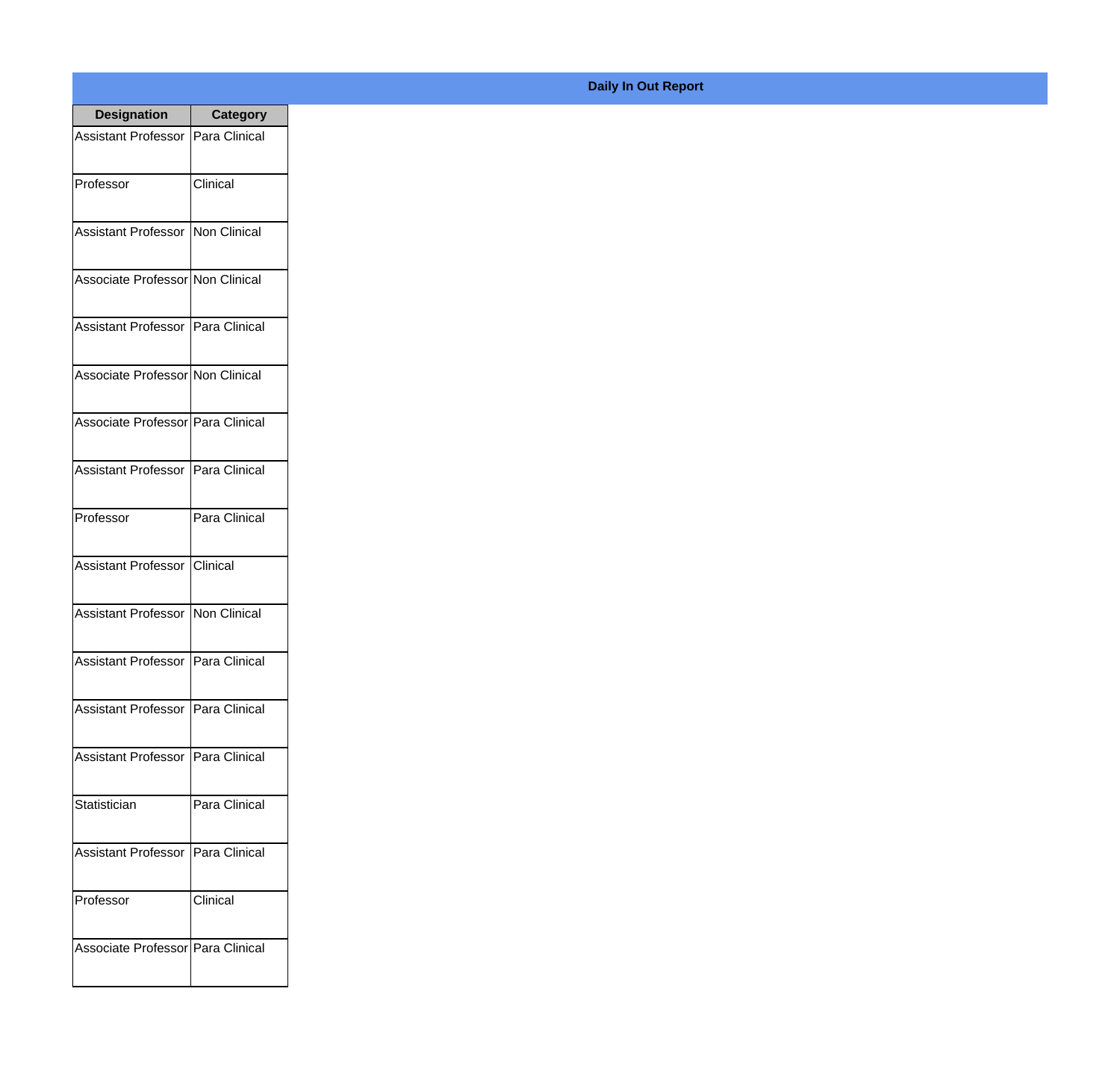|                                                  |                                                              |             |          |          | <b>Daily In Out Report</b> |             |                             |
|--------------------------------------------------|--------------------------------------------------------------|-------------|----------|----------|----------------------------|-------------|-----------------------------|
| <b>Government</b><br>Medical College,<br>Khandwa | <b>DR SAPNA</b><br><b>MAHESHRAM</b>                          | 15 Jun 2021 | 10:58:56 |          | 00:00                      | E           | Community<br>Medicine       |
| Government<br>Medical College,<br>Khandwa        | <b>DR SEEMA</b><br><b>SUDHAKARRAO</b><br>ISUTAY              | 15 Jun 2021 | 17:55:07 |          | 00:00                      | E           | Forensic<br>Medicine        |
| <b>Government</b><br>Medical College,<br>Khandwa | DR RAKESH SINGH<br><b>HAZARI</b>                             | 15 Jun 2021 | 17:27:43 |          | 00:00                      | E           | Pathalogy                   |
| Government<br>Medical College,<br>Khandwa        | <b>DR NISHA</b><br>KAITHWAS                                  | 15 Jun 2021 | 10:23:39 | 13:49:06 | 03:26                      | P           | Psychiatry                  |
| Government<br>Medical College,<br>Khandwa        | <b>DR RANJEET</b><br><b>BADOLE</b>                           | 15 Jun 2021 | 08:13:59 |          | 00:00                      | E           | <b>General Medicine</b>     |
| Government<br>Medical College,<br>Khandwa        | <b>DR NITESHKUMAR</b><br><b>KISHORILAL</b><br><b>RATHORE</b> | 15 Jun 2021 | 10:51:40 | 18:20:50 | 07:29                      | P           | Pharmacology                |
| Government<br>Medical College,<br>Khandwa        | DR PRIYESH<br><b>MARSKOLE</b>                                | 15 Jun 2021 | 08:19:42 | 18:55:27 | 10:36                      | P           | Community<br>Medicine       |
| Government<br>Medical College,<br>Khandwa        | <b>DR SANGEETA</b><br><b>CHINCHOLE</b>                       | 15 Jun 2021 | 11:05:35 |          | 00:00                      | E           | Physiology                  |
| Government<br>Medical College,<br>Khandwa        | <b>DR NISHA MANDLOI</b><br>PANWAR                            | 15 Jun 2021 | 10:16:27 | 17:37:31 | 07:21                      | P           | Obstetrics &<br>Gynaecology |
| Government<br>Medical College,<br>Khandwa        | DR NANDINI DIXIT                                             | 15 Jun 2021 | 11:32:17 |          | 00:00                      | E           | Paediatrics                 |
| Government<br>Medical College,<br>Khandwa        | <b>DR SATISH</b><br><b>CHANDEL</b>                           | 15 Jun 2021 | 11:33:07 |          | 00:00                      | E           | Pharmacology                |
| Government<br>Medical College,<br>Khandwa        | <b>DR JITENDRA</b><br><b>AHIRWAR</b>                         | 15 Jun 2021 | 11:33:16 | 18:36:05 | 07:03                      | P           | Pathalogy                   |
| Government<br>Medical College,<br>Khandwa        | <b>DR PURTI AGARWAL</b><br><b>SAINI</b>                      | 15 Jun 2021 | 10:48:27 |          | 00:00                      | $\mathsf E$ | Pathalogy                   |
| Government<br>Medical College,<br>Khandwa        | DR YASHPAL RAY                                               | 15 Jun 2021 | 12:28:55 |          | 00:00                      | $\mathsf E$ | Anatomy                     |
| Government<br>Medical College,<br>Khandwa        | RENU WAGHMARE                                                | 15 Jun 2021 | 11:03:17 | 17:41:13 | 06:38                      | P           | Community<br>Medicine       |